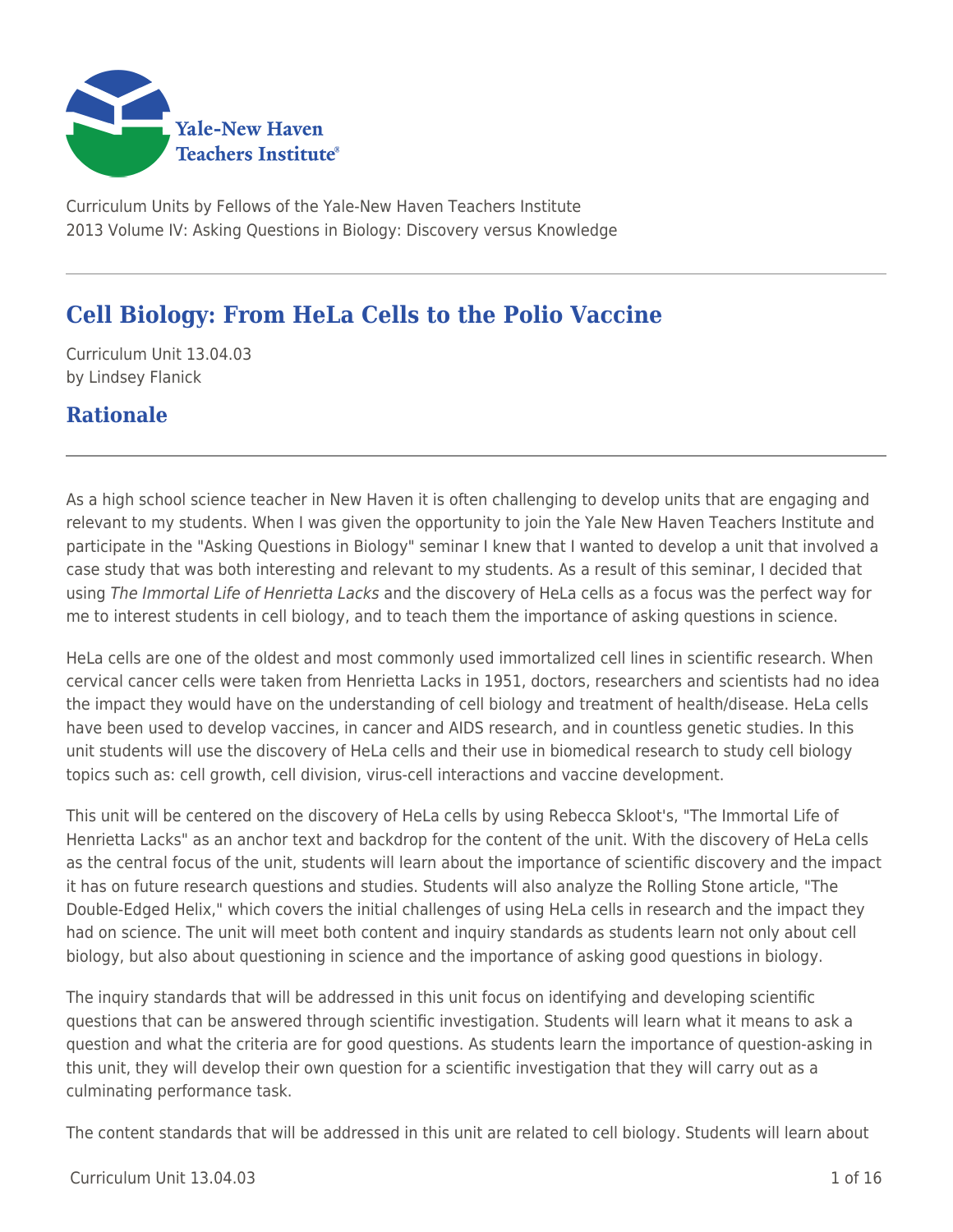the basic structure of cells and cell division as they read excerpts from "The Immortal Life of Henrietta Lacks" and then will move on to studying the differences between cells and viruses, and the development of vaccines. The use of HeLa cells has been monumental in the development of vaccines, most notably the polio vaccine. Students will see how the accidental discovery of this immortal cell line led scientists to ask more questions and to develop the vaccines and treatments that we use today. Additionally, students will look at how HeLa cells are still being used in research to answer questions related to cancer and AIDS research.

The use of HeLa cells has been a controversial topic in science. During the time when Henrietta Lacks was being treated for cervical cancer it was common practice for doctors to take samples of cells for use in the laboratory. A sample of cells was taken from Henrietta Lacks without her knowledge, and it was these cells that became the first immortalized human cell line. Henrietta and her family were not made aware that her cells were being used all over the country and world and therefore they never received and compensation. The ethics regarding the use of human cells without the consent or knowledge of the individual they were taken from remains an interesting topic to explore. Since it is such an engaging topic, students may also raise questions related to the ethics of using HeLa cells and the impact this discovery had on Henrietta Lacks and her family. Although these questions may not be about biology content, students will be practicing asking questions and using curiosity to develop their own ideas and understanding.

## **The Inquiry-Based Classroom: The Importance of Asking Questions**

The current trend in science education is to promote inquiry-based learning and student-centered classrooms. These are classrooms where students are asking questions about topics they are interested in and designing investigations to develop new knowledge. This idea of the inquiry-based classroom teaches students to "think" like scientists by having them make observations about the world around them and develop questions that they can answer through research and laboratory investigations 1 . After all, asking questions is how the majority of the scientific discoveries throughout history were made. Although this idea of scientific discovery and inquiry-based learning is a trend in education, current lab exercises in high school and even at the college level provide step-by-step directions with a desired and already known outcome 1 . These lab exercises do not teach students to become scientists, they simply teach them to follow instructions. These laboratory experiments do not even truly teach the scientific process or scientific method because they are carried out with adesired result in mind and a "correct answer." True learning and understanding of science occurs when students are able to develop their own experiments without knowing the results so that they can learn something new. Recent studies show that inquiry-based classrooms also have increased student engagement and students have a greater understanding of content and material 1.

So what does an inquiry-based classroom have to do with asking questions in biology? According to Polacek and Keeling, "asking questions is a critical aspect of thinking about science" 1 . Students are more likely to "think" and learn about science when they are asking questions about how discoveries were made that led to the facts that they are often asked to memorize and recall in class. Students should be asking questions about biology, then carrying out laboratory investigations, and finally reflecting on their data to stimulate their thinking about new questions and new experiments 1. This is true science in action, an inquiry-based classroom with "question-asking" at its core. In fact, the core of science classrooms should be a laboratory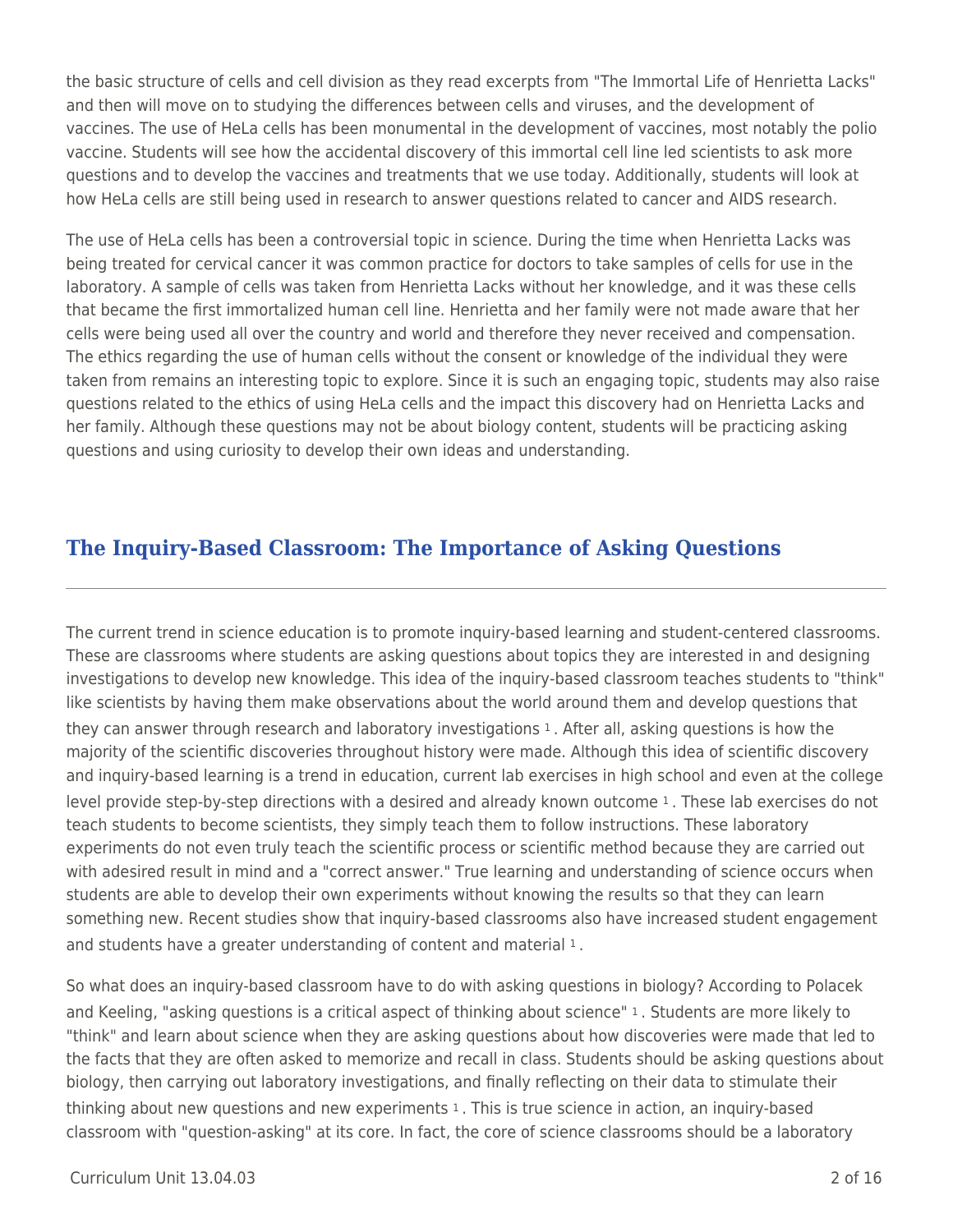setting to fully engage students in their learning and understanding of science content and to promote scientific thinking. Biology, specifically, is the study of life and the natural phenomena of living things and the course content itself should be thought provoking enough to stimulate students' curiosity and question asking <sup>2</sup>. But in a traditional classroom setting where a teacher lectures, students' curiosity can be stifled and they can fall into the pattern of simply memorizing material without having any interest as to why these natural phenomena occur or how the world works. In classrooms today, the skill of asking questions to discover knowledge must be specifically taught and developed in an inquiry classroom 2 .

Not only does asking questions in science have an impact on inquiry-based learning in the laboratory setting, it can also have a significant impact on scientific literacy and understanding. Scientific literacy is the ability to read a scientific article or watch a newscast about a science topic and have an understanding of the material that is being discussed and be able to be skeptical and judge whether it is good science 3. The root of understanding science and scientific literacy is being able to ask a good question. Once a student asks a question, they are able to make some observations and begin the research process 3. By asking questions and making observations, students' curiosity about a topic is piqued and it is the beginning of scientific research and understanding.

## **Henrietta Lacks and the Discovery of HeLa Cells**

"The Immortal Life of Henrietta Lacks" was written by Rebecca Skloot and chronicles the events that led to the discovery of HeLa cells and the subsequent research in science that eventually led to the development of the polio vaccine, different medicines, gene mapping, cancer research, and many other important scientific discoveries. This accidental, or not-so-accidental, discovery in science is perhaps one of the most important in cell biology.

Henrietta Lacks was a poor 30-year-old black woman who died of cervical cancer at Johns Hopkins Hospital in Baltimore, Maryland on October 4, 1951 4 . Before her death, a sample of cervical cells was taken from Lacks, which became the immortalized cell line known as HeLa cells 4. HeLa was the name given to the human tissue cell culture that was able to thrive in a glass-bound container in the laboratory, given the proper nutrients for cell growth 5 . Essentially, tissue cultures have been artfully convinced that the glass walls that surround them are part of the warm body that they came from and they are able to grow and reproduce like normal cells to form a tissue 5 . Today, trillions upon trillions of HeLa cells are used throughout the world for cell biology research and every single HeLa cell today derived from the one original sample taken from Henrietta Lacks nearly 60 years ago 4 . Tissue cell cultures have allowed scientists to observe cellular processes, without having to do tests on actual human beings <sup>5</sup>. Scientists have seen cellular processes in action, looked at bacterial and viral infections, cancer research, and even studied nutrition 5 . In her book, Skloot searches for answers about how Lack's cells were obtained and why her family wasn't informed until years later about the amazing contributions these cells made to science.

When Henrietta was diagnosed with cervical cancer in the 1950's it was standard procedure for doctors to obtain a sample of cells and not even notify the patient. Dr. George Otto Gey at Johns Hopkins was trying to create an immortalized cell line that could be kept alive in the laboratory, at the time that Henrietta came to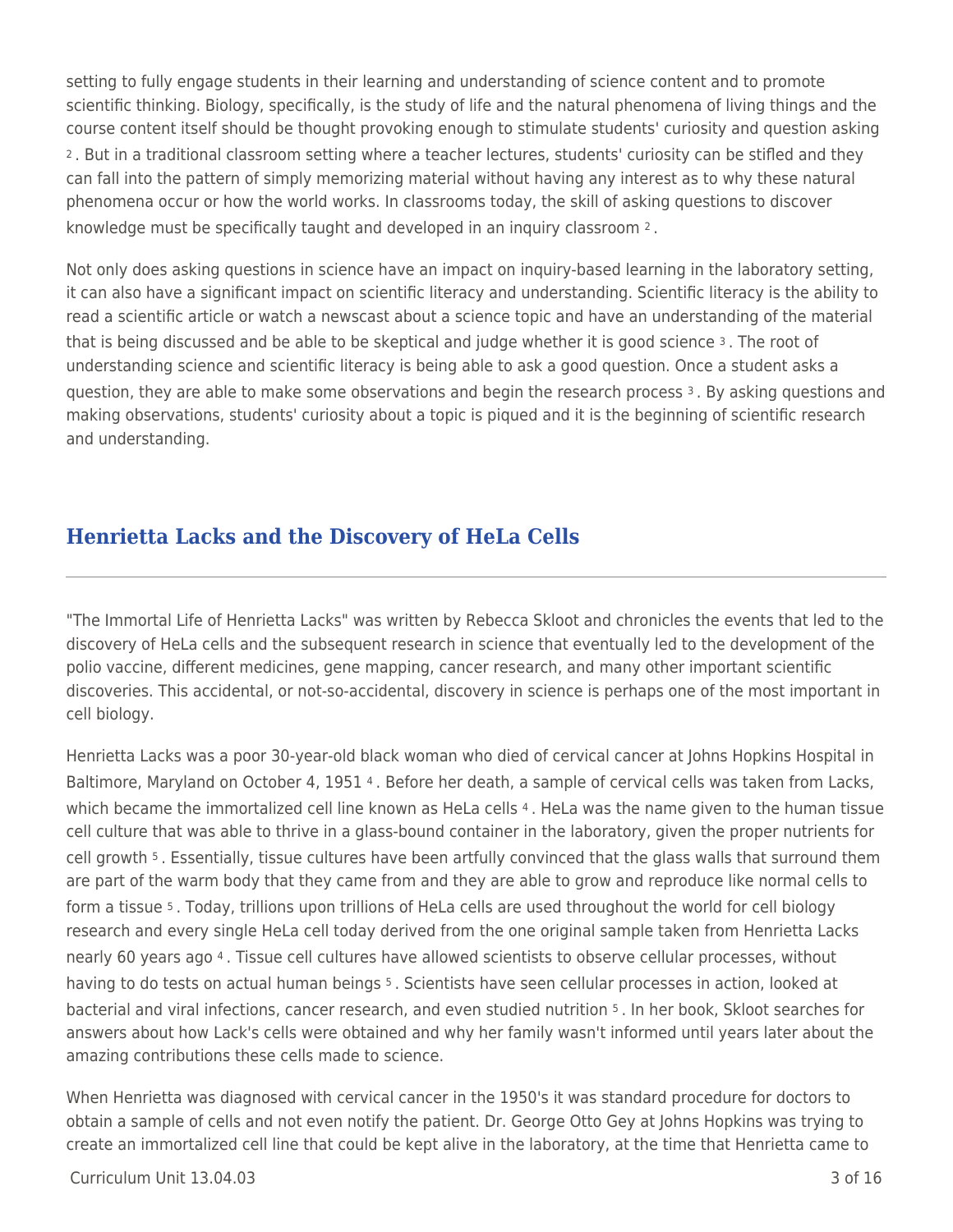Johns Hopkins for treatment. When Gey was given a sample of Lacks' cells, he was amazed to find that they could be kept alive and grown, unlike any human cell that he or other scientists had previously tried to culture <sup>4</sup>. Previous cell samples would die after just a couple of days. Gey was able to isolate one specific cell from Lacks' sample, multiply it, and start the HeLa cell line. This cell line can be grown in the lab and could be used for many experiments. This unexpected discovery was monumental in cell biology and HeLa cells have become the most widely studied cultured cells in science 6 .

"The Immortal Life of Henrietta Lacks" would be used in this unit as a hook to interest students in cell biology and eventually to introduce infectious diseases and vaccinations. The story of Henrietta Lacks and the discovery of HeLa cells is a compelling one, with many ethical issues to pique the interest of students. In addition to having students read excerpts from the book, an article in Rolling Stone magazine, "The Double-Edged Helix" would be used in class to discuss the ethical issues regarding the use of HeLa cells.

## **Cell Structure: An Overview**

### **Prokaryotic Cells**

Prokaryotic cells do not house their DNA within a nucleus, and lack certain organelles such as mitochondria. Prokaryotic cells are generally smaller than eukaryotic cells (cells with a nucleus); however, these single cells can perform all of the basic functions associated with living organisms. Even though these cells do not contain a nucleus, they do have genetic material called DNA that floats freely in the cell 7 . This DNA does bundle together in the center of the cell and is called a nucleoid, however it is not compartmentalized in a nucleus like eukaryotic cells. Along with their DNA, these cells contain ribosomes, a cell wall, cell membrane, and cytoplasm. Figure 1 is a drawing of a typical prokaryotic cell with the DNA and other organelles labeled. Bacteria are an example of prokaryotic cells.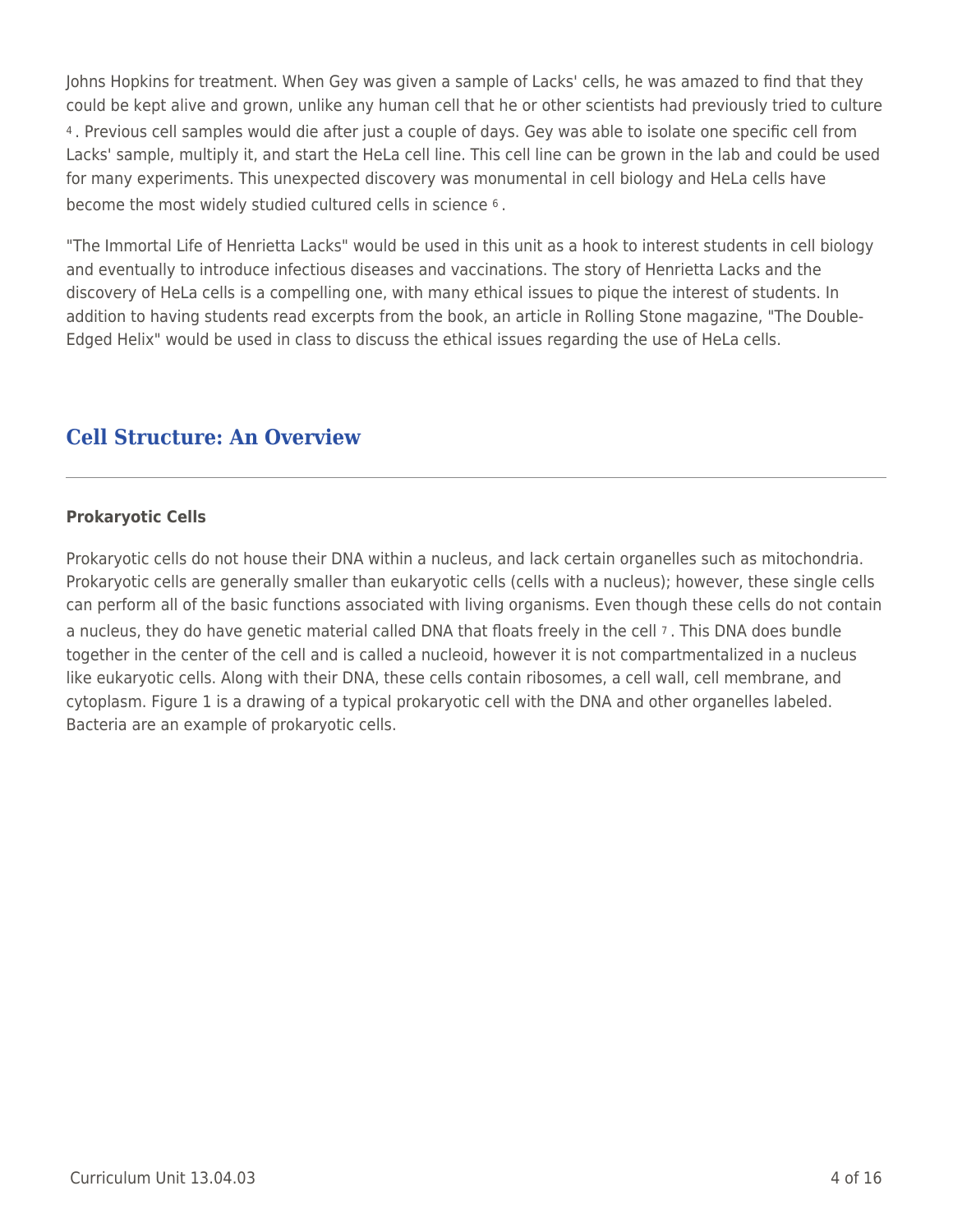

Figure 1. Prokaryotic Cell

http://upload.wikimedia.org/wikipedia/commons/5/5a/Average\_prokaryote\_cell-\_en.svg

### **Eukaryotic Cells**

Eukaryotic cells are usually much larger and more complex than prokaryotic cells. There are two types of eukaryotic cells that are taught in high school biology: plant and animal. Plant and animal cells are very similar and contain many of the same structures, but a few key differences are used to tell them apart, such as the presence of chloroplasts and a cell wall in plant cells. All eukaryotic cells contain DNA enclosed in a nucleus and also have many different organelles to carry out their cellular functions 7 . These cellular organelles are like "little organs" that are specialized for the function that they carry out in the cell and they are all found within the cytoplasm of the cell 7. The nucleus of the cell holds the DNA, which contains all of the genetic material to direct the cell to make proteins and reproduce. The nucleus is often referred to as the headquarters of the cell because it controls all of the cell's activities.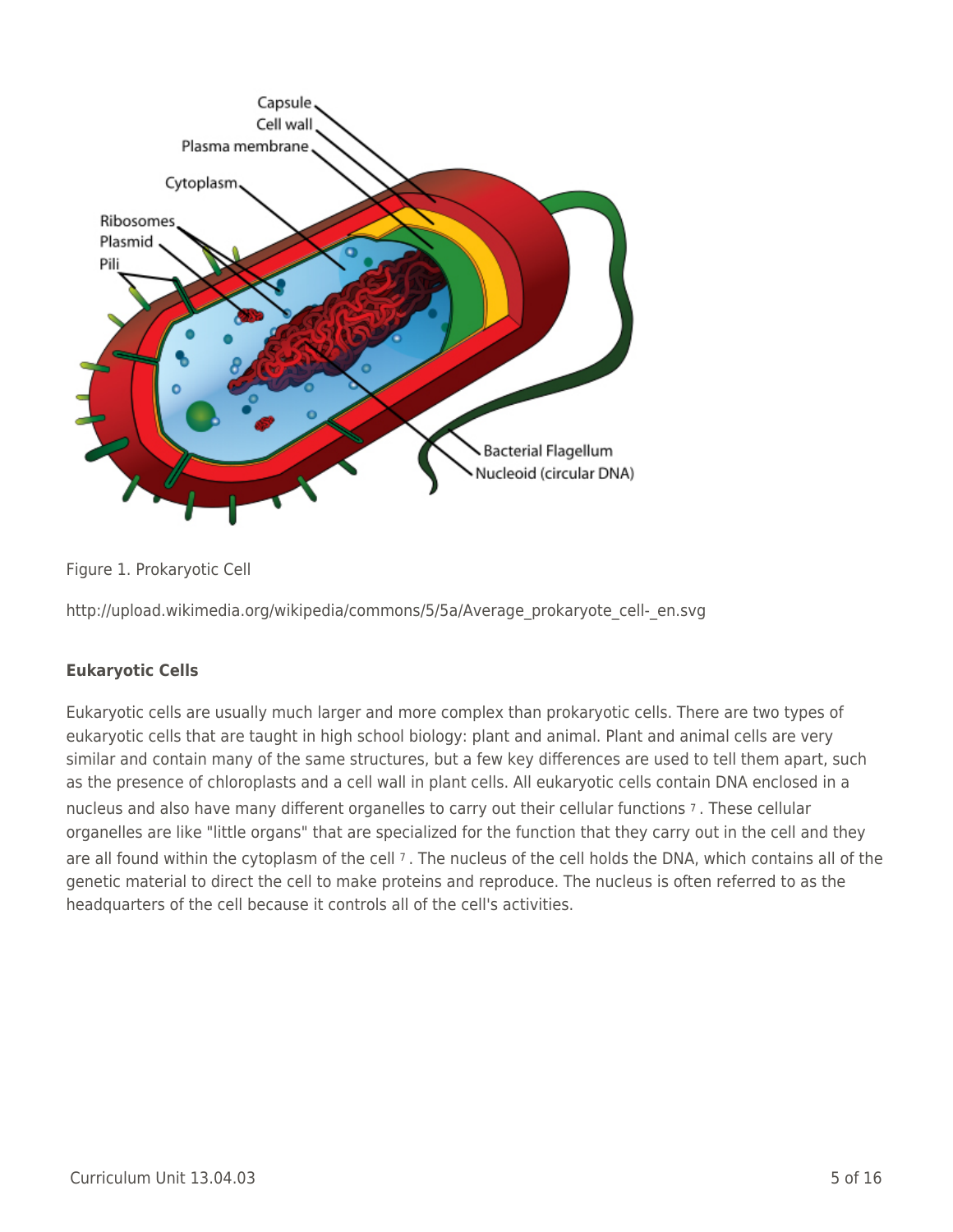

Figure 2. Eukaryotic Animal Cell

### http://upload.wikimedia.org/wikipedia/commons/4/48/Animal\_cell\_structure\_en.svg

Outside of the nucleus, the remaining organelles float in the cytoplasm and are surrounded by a cell membrane or plasma membrane. This membrane is made up of a double-layer of phospholipids and is called a lipid bilayer 7 . Some membrane proteins also are in the lipid bilayer and help to move materials in and out of the cell. The lipid bilayer is considered a selectively permeable membrane because only certain materials are allowed to move in and out of the cell, depending on their size, solubility, and charge. All eukaryotic cells have a cell membrane, and some also have a strong cell wall outside of the membrane to support, shape, and protect the cell 7 . The existence of a cell wall is one of the major differences between eukaryotic plant and animal cells; plant cells have a cell wall and animal cells do not.

Within the cytoplasm there are several organelles that are used for storage, clean up and support. Vacuoles are large membrane sacs that store materials such as water, salts, proteins and sugars 7 . Also within the cell are lysosomes, organelles responsible for digesting materials within the cell. These lysosomes contain digestive enzymes that are able to break down lipids, sugars and proteins into smaller molecules that can be used by the cell 7 . Within all eukaryotic cells there is a web of proteins known as the cytoskeleton that gives the cells their shape 7 .

There are also a group of organelles within eukaryotic cells with the specific job to build proteins. Ribosomes are organelles in cells that are composed of RNA and their job is to build proteins 7. Protein construction is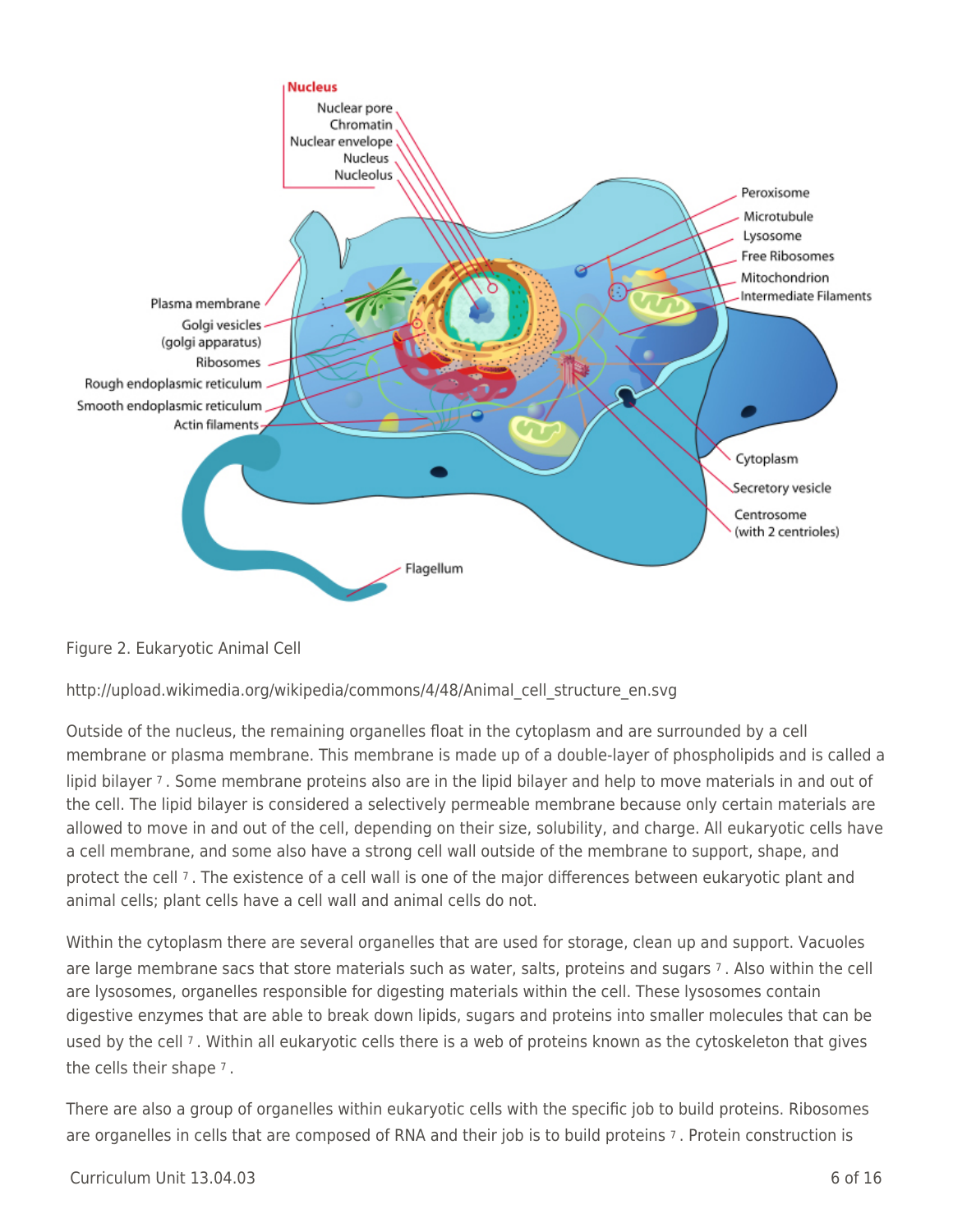aided by be endoplasmic reticulum and golgi apparatus which help to transport, modify and sort proteins so that they can travel to different parts of the cells where they are needed 7 .

There are also organelles in cells that capture and release energy. All eukaryotic cells have mitochondria, which perform cellular respiration to convert the chemical energy from food into usable energy in the form of ATP 7. In eukaryotic plant cells there is also an organelle known as a chloroplast. Chloroplasts use energy from the sun, water, and carbon dioxide to produce energy in the form of sugar; this process is known as photosynthesis 7 . Figures 2 and 3 are diagrams of plant and animal eukaryotic cells with their cellular organelles labeled. In the figures you can note the two major differences between these cells: the presence of a cell wall and chloroplasts in the plant cell.



Figure 3. Eukaryotic Plant Cell

http://upload.wikimedia.org/wikipedia/commons/a/ae/Plant\_cell\_structure\_svg.svg

### **Cell Division**

One of the most important functions of living organisms is the ability to reproduce. Cells reproduce by dividing and passing their genetic information on to their daughter cells that are produced. DNA in cells is packed tightly into chromosomes to make it easy to separate the DNA precisely during cell division 7 . The cell cycle and prokaryotic cell division is called binary fission. Prior to cell division, chromosomes are replicated and the two DNA molecules attach to different parts of the cell membrane and the cell membrane cleaves and is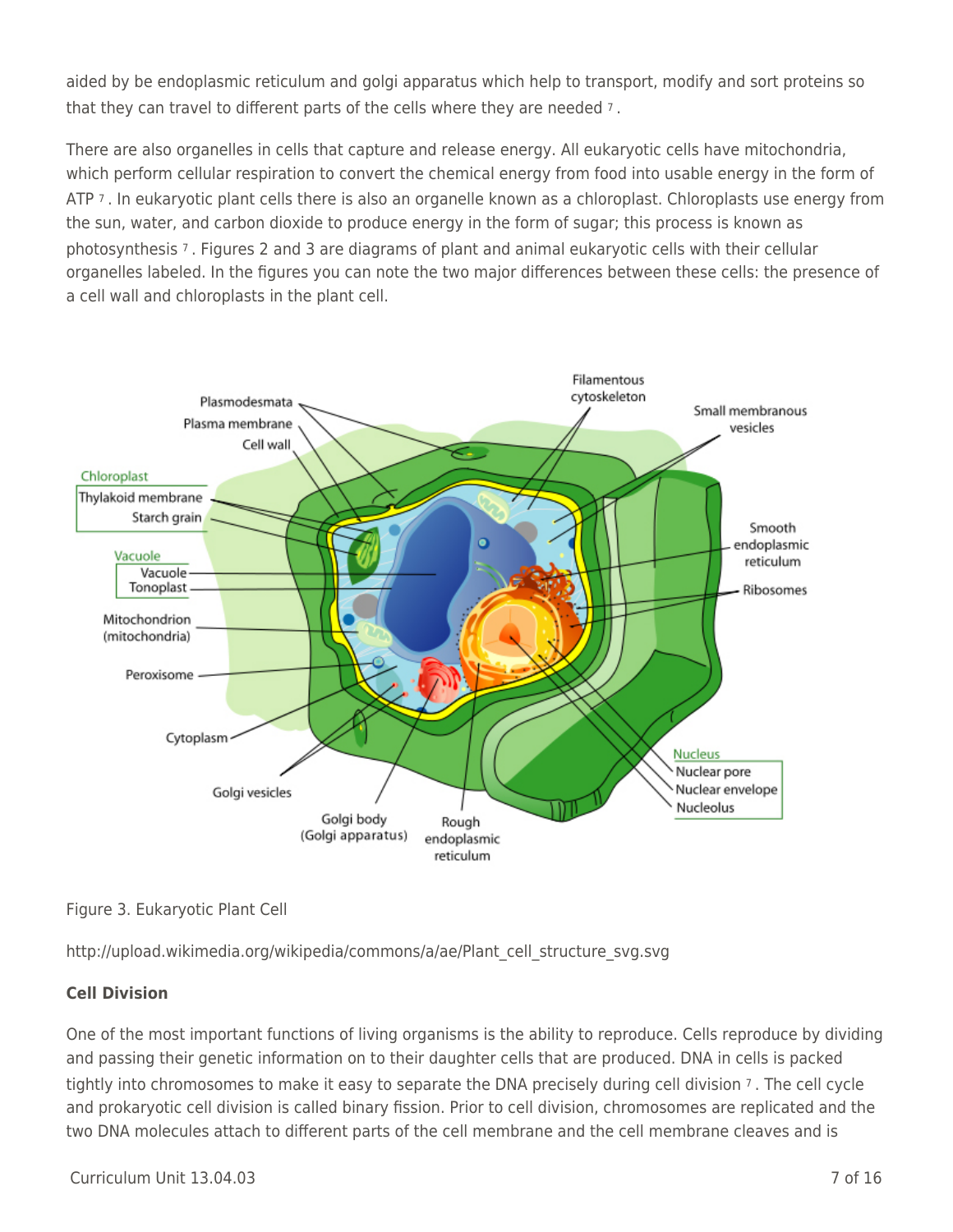pinched to divide into two cells 7 . The result is two identical daughter cells with the same DNA.

The eukaryotic cell cycle is relatively more complex and has four major phases: G1, S, G2, and M phase 7. Figure 4 gives an overview of the eukaryotic cell cycle and cell division. A eukaryotic cell spends most of its "life" in interphase, which is composed of G1, S and G2. G1 and G2 are the growth phases where the cell grows and prepares for cell division. The "S" phase is the synthesis phase, where DNA is being replicated for cell division. After the cell goes through interphase, it enters the mitotic phase, which is composed of mitosis and cytokinesis. Mitosis can be broken down into a series of events that lead to cell division: prophase, metaphase, anaphase and telophase 7 . During prophase the cell "prepares" for cell division as DNA condenses into chromosomes and the nuclear envelope dissolves to allow the chromosomes to migrate throughout the cell 7 . The next step, metaphase, is where chromosomes migrate to the "middle" of the cell and spindle fibers that have formed attach to the centromere at the center of the chromosomes and to opposite ends of the cells. During anaphase the spindle fibers begin to pull the replicated chromosomes "apart" and towards opposite ends so that a complete set of chromosomes is on each side 7 . The last step in mitosis is telophase. This is where chromosomes spread back out and a nuclear envelope reforms around the two identical sets of DNA at opposite ends of the cell. At this point mitosis is complete, but cell division has not yet occurred 7 . The actual process of cell division is called cytokinesis. During cytokinesis the cell membrane begins to cleave in the center and eventually the cytoplasm is pulled into two parts. The result is two identical daughter cells with the same DNA. The cell cycle occurs in both eukaryotic plant and animal cells to promote cell growth.

The cell cycle is closely controlled by regulatory proteins. There are both internal regulators and external regulators. External regulators are proteins that respond to events outside of the cell 7 . Examples of external regulators are growth factors, which are proteins that control the cell cycle when you have an injury or during the development of an embryo 7. Internal regulators are proteins that respond to events inside of the cell and make sure that the cell cycle is controlled and that the timing of mitosis is regulated 7 . When cell growth becomes uncontrolled it results in cancer. Cancer develops when a cell becomes aberrant and ignores checks on its own growth 7 . In the case of Henrietta Lacks, cervical cells were growing without regulation and a tumor formed in her cervix. A tumor is a mass of cancer cells that grows and divides rapidly 7 . As the cancer cells grow and divide they use nutrients from nearby healthy cells and can prevent organs and tissues from functioning normally. Cancer is caused by a mutation in the DNA that regulates cell growth and division 7 .

Once students are introduced to the basic cell structure of prokaryotic and eukaryotic cells it their division process, this unit moves towards infectious diseases and how HeLa cells were used to develop vaccines for prevention. It is important for students to have a basic understanding of both bacteria and viruses before learning about infectious diseases and how they affect the human body.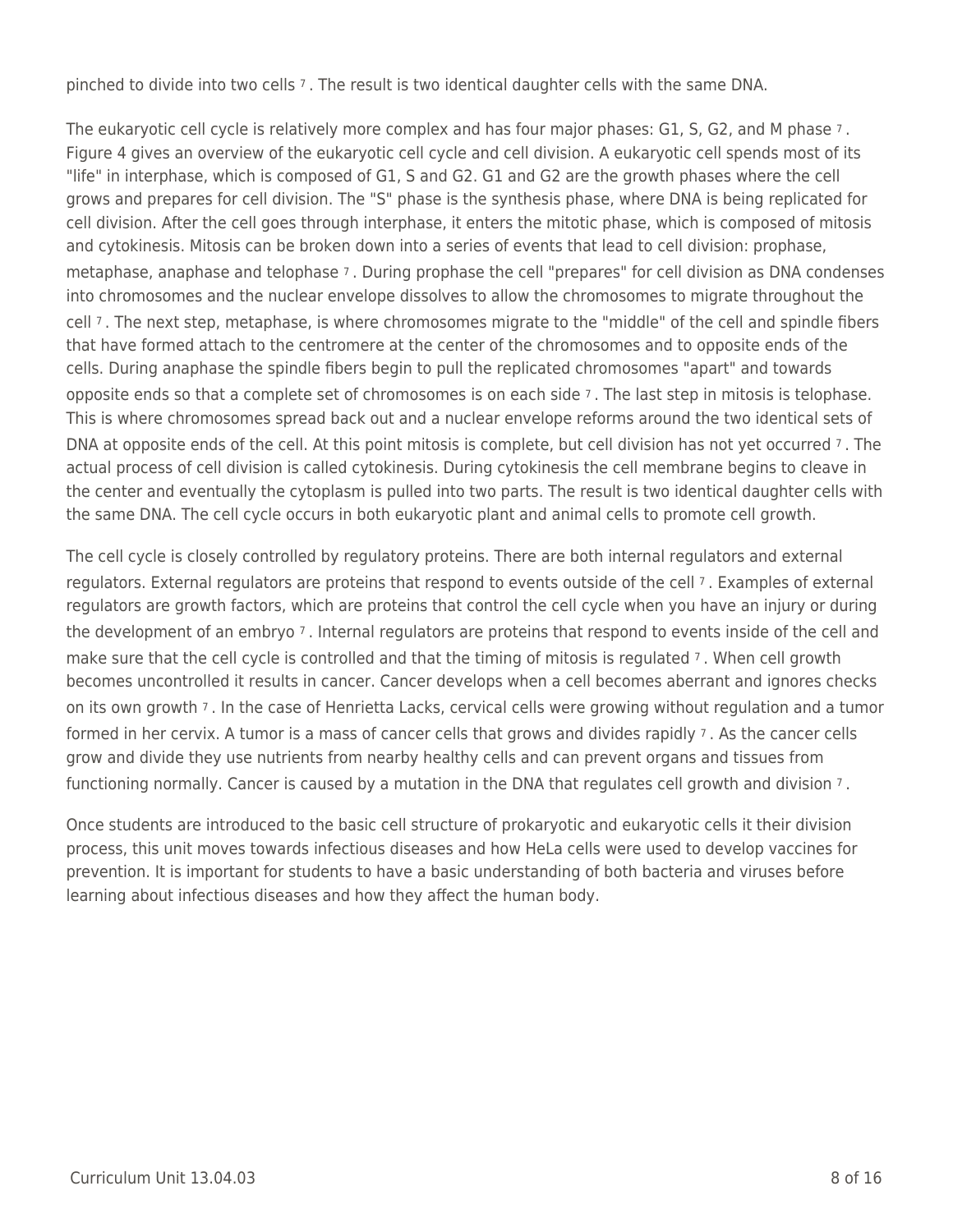

Figure 4. The Eukaryotic Cell Cycle

http://upload.wikimedia.org/wikipedia/commons/7/7e/Animal\_cell\_cycle.svg

# **Understanding Microbes: What is the Smallest Living Thing?**

Microbes are tiny organisms that are too small to be seen without a microscope. They fall into four major categories: bacteria, fungi, protozoa, and viruses 8 . These microbes often get a bad reputation when they are referred to as "germs" or "bugs," but while some microbes cause infectious diseases in humans, others are necessary for a healthy life 8 . Scientists have uncovered evidence that microbes have been infecting plants and animals with infectious diseases since ancient times by observing prehistoric material such as human skeletons and mummified remains 8 .

Curriculum Unit 13.04.03 9 of 16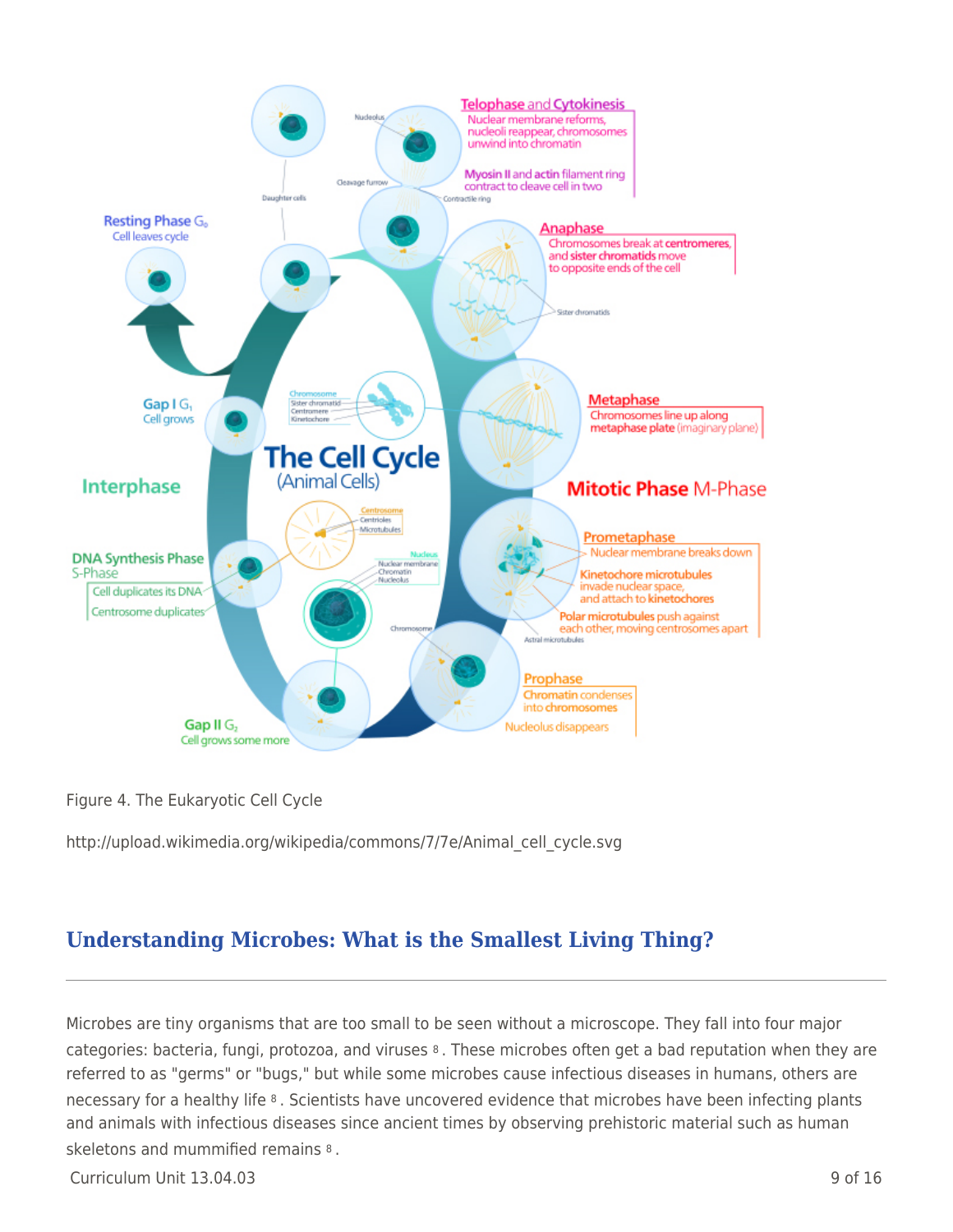### **Bacteria**

The group of microbes known as bacteria is single-celled organisms that fall into the category of life known as the prokaryotes. Prokaryotic cells do not contain a nucleus, but bacterial cells do contain DNA as their genetic material. Like other prokaryotic cells, bacteria often have a rough cell wall, plasma membrane, and ribosomes suspended in their cytoplasm. Many bacteria require oxygen and need food for energy 8. Bacteria are among the oldest living things on Earth, with scientists having found fossilized remains that date back more than 3.5 billion years 8. Bacteria can also survive in the most extreme conditions, from extremely cold to extremely hot areas. There are thousands of species of bacteria but a majority of bacteria fall into three basic shapes: rodshaped bacilli, ball-shaped cocci, and spiral-shaped 8 . Of the thousands of species of bacteria, less than one percent causes diseases in humans 8 .

#### **Viruses**

It is often debated whether or not a virus is considered a living thing. Most notably, these functions include metabolism and reproduction. While viruses do contain their own genetic material (DNA or RNA), a virus is not made up of cells and cannot perform the basic functions of living things without hijacking a cell and taking control of its metabolism to reproduce 8 . So is it alive? Or is a virus this strange particle that straddles a thin line between a living and nonliving thing? The question continues to be asked by scientists today. Viruses are basically small bundles of genetic material, either DNA or RNA, covered in a protein coat called a capsid 8. They can be rod-shaped, sphere-shaped, or icosahedral 8 . Like other microbes, viruses can be found almost everywhere on Earth. They are the smallest microbe, and are basically found anywhere that there is a cell to infect; from bacterial cells to human cells. There are different viruses, each one behaving differently and very particular about what type of cell it hijacks and infects 8 . When they attack, viruses attach to the outside of a cell, enter the cell or inject their genetic material, and then take over the metabolism of the cell and direct it to make more copies of the viruses that are released to infect other cells 8 .

### **Infectious Diseases**

Tiny microbes, such as viruses, bacteria, fungi and protozoa, can cause infectious diseases in humans. While many microbes do not harm us and some even help us, the disease-causing microbes that we refer to as "germs" can make us sick and can even be deadly <sup>9</sup>. Microbes are spread through food, water, the air, the environment, or physical contact between two people or sometimes contact with animals 9 .

#### **The Immune Response and Germ Theory**

When our bodies are infected with a microbe our immune system recognizes the foreign invader and launches an immune response 10. The main defense we have against foreign substances such as bacteria or viruses are our white blood cells. White blood cells are produced in the bone marrow and we make about a billion of them each day 10. White blood cells, called macrophages, will detect and destroy bacteria when they see them. When a viral infection begins our T and B-lymphocytes will work to fight off the infection 10. B-cells are important in producing antibodies, which bind to viruses to stop them from replicating and tag them so that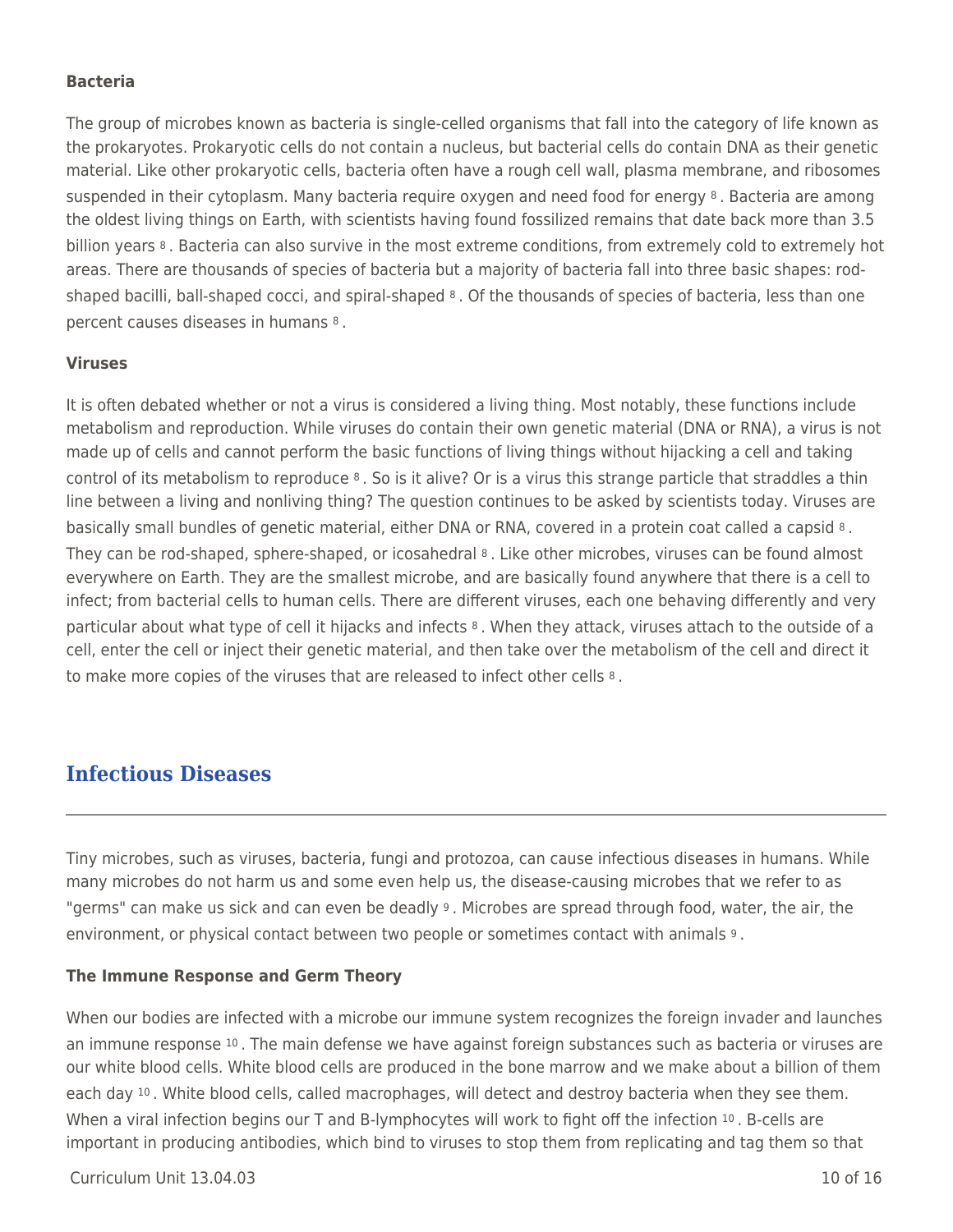other cells can recognize them. Once an infection is cleared, some specialized B and T-cells stay in our bodies and act as memory cells that will easily recognize a virus if we come in contact with it again 10. Scientists have been able to use this idea of acquired immunity and resistance with memory cells to create vaccines, which will be discussed later in this section.

Before the discovery of these disease-causing microbes, people blamed sickness on evil spirits or "bad blood" <sup>9</sup>. It wasn't until the invention of the microscope that scientists were able to see microbes and began to study bacteria, viruses, protozoa and fungi. Louis Pasteur was the first scientist to establish the presence of germs by linking them to illnesses. Pasteur proved that fungi and bacteria were present in the air and that they caused sickness in humans 9 . He was able to show that germs caused diseases and began to pioneer a way to get rid of them with a process called pasteurization; eventually he was able to develop vaccines for chicken pox, cholera, diphtheria, anthrax and rabies 9 . Pasteurization is the process of heating and then cooling a liquid food to remove microbes that may spoil that food (beer, wine, milk, etc.). Pasteur began by studying alcohol fermentation and observed that wine would go sour and turned to vinegar unexpectedly 11 . Using a microscope, Pasteur was able to see that small, rod-like microbes were present during fermentation and cause the contaminating the wine 11 . Pasteur was able to identify microbes that were responsible for contaminating beer, wine and milk and found that if he heated the liquids to a high temperature and then cooled them down he could kill the microbes and sterilize the liquids 11 . This process became known as pasteurization, and was coined to honor Louis Pasteur and his discovery. The identification of microbes that "spoiled" beer and wine led scientists to the understanding that diseases are caused by microorganisms that entered the body; similar to how microbes could contaminate the liquids Pasteur studied <sup>11</sup>. Today, scientists are still researching causes of various human diseases and ways to prevent or cure them.

### **Treatment and Prevention**

Two of the most important tools for curing or preventing diseases are antibiotics and vaccines. Antibiotics are a class of drugs that kill bacteria in the human body <sup>9</sup>. Antibiotics are targeted at bacterial infections and come in the form of pills, liquids, injections, lotions, or creams; each type is used to attack a specific bacterial pathogen 9 .

Vaccines are another way to fight infectious diseases, but unlike antibiotics that are used to treat an infection, vaccines are used to prevent disease. Vaccines stimulate the immune system by creating antibodies to fight specific infections. A vaccine usually contains a killed or weakened form of a microbe that causes a disease and your body is able to produce antibodies to kill that germ without getting sick <sup>9</sup>. When a person who has been given a vaccine is later exposed to the illness, their body is already prepared to fight the infection because of the antibodies that are already created. Edward Jenner developed the first real vaccine when he inoculated a young boy with the cowpox virus in 1796 9 . Jenner found that people exposed to the cowpox virus did not contract smallpox, a disease that was killing thousands of people. Edward Jenner began by observing patients who had contracted cowpox while working on the farm. These patients had mild discomfort, aching, pustules and swelling but the disease did not lead to death like smallpox 12 . Jenner noted that the individuals who were infected with cowpox did not become infected with smallpox when they were exposed to this. Jenner hypothesized that this was because the individuals who were infected with cowpox had antibodies that made them immune to the smallpox virus. Jenner tested his hypothesis on an 8-year old boy, James Phipps, by vaccinating him with a fluid from pustules of cowpox-infected patients and then exposing him to the smallpox virus <sup>12</sup>. When he came in contact with the disease Phipps did not contract smallpox, a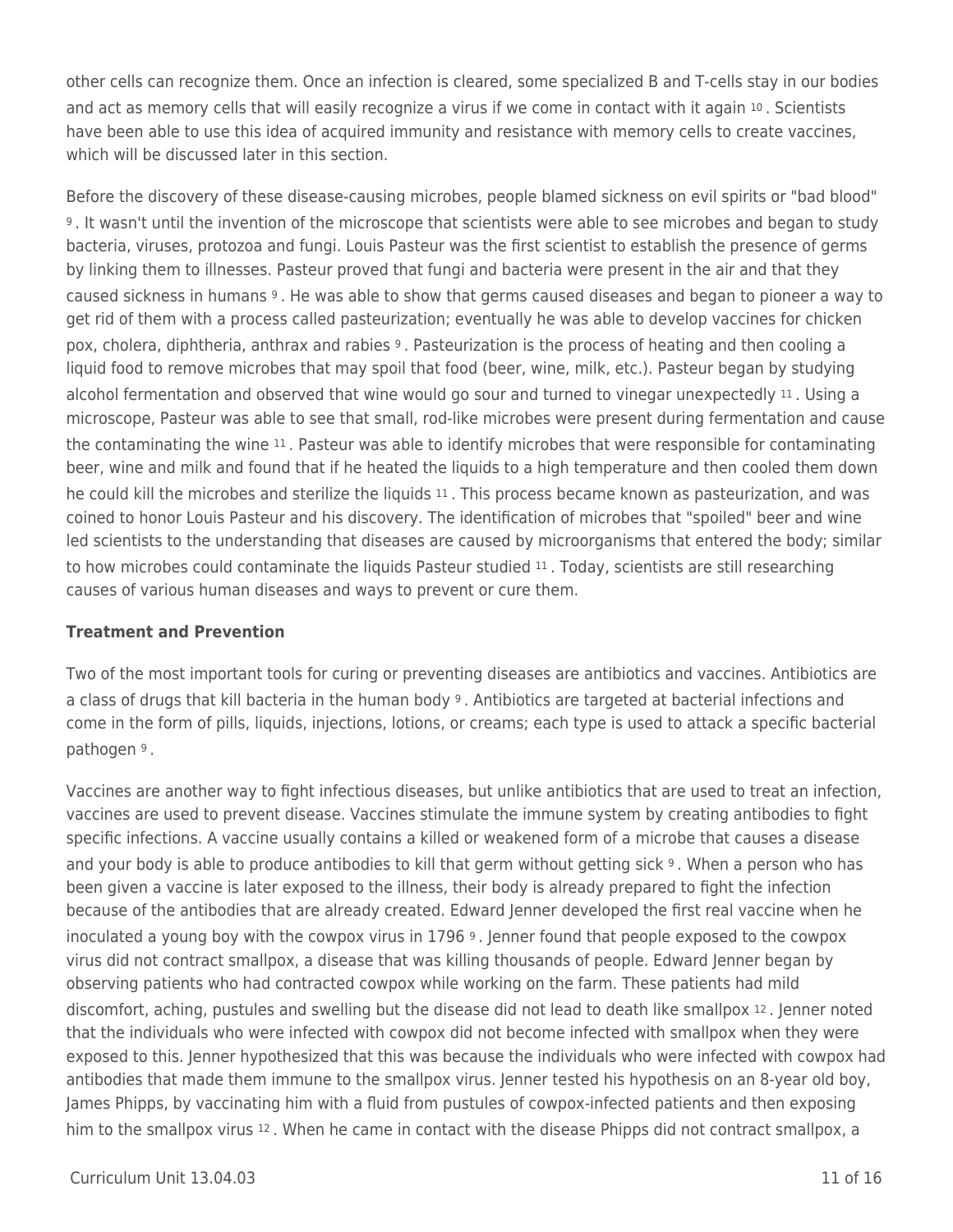result of the immunity he obtained from the cowpox injection. Jenner had successfully created the smallpox vaccination by triggering the immune system to create antibodies for a pathogen that was closely related to smallpox to fight the infection when exposed to it. This discovery would lead to the development of many other vaccines throughout history.

## **Vaccine Development: A Focus on Polio**

Polio is a disease caused by a virus that attacks the central nervous system and causes paralysis 13 . The poliovirus is spread by direct person-to-person contact by contact with infected mucus or feces and leads to the disease, poliomyelitis 13 . Like all viruses, the poliovirus works by infecting human cells. The poliovirus enters the body through the mouth and nose where it travels through the digestive system and multiplies 13 . Once it reaches the intestinal tract, the virus is absorbed into the blood stream and spread to the lymphatic system 13 . While polio has been largely eradicated, lack of immunization and exposure to the poliovirus will cause a person to contract the disease. The people that are most likely to be infected by the poliovirus are children, pregnant women, and the elderly 13 .

Polio was a worldwide epidemic between 1840 and 1950, before the polio vaccine was developed. The development of the vaccine was aided largely by the discovery of HeLa cells and the incidence of the disease has been greatly reduced 13 . In fact, the disease has been completely eradicated in some countries. In 1948, Dr. Jonas Salk began researching the poliovirus at a virology lab at the University of Michigan 14 . HeLa cells were easily infected by the poliovirus and therefore were perfect for vaccine testing and development. Since HeLa cells were easily grown and cultured in the laboratory, Salk was able to infect large amounts of HeLa cells and develop a vaccine that was viable for human use. In 1950 he began working to create an inactivated poliovirus vaccine, and by 1952 Dr. Salk had created what he considered a safe and effective vaccine against the poliovirus 14 .

# **Teaching Strategies**

### **The Cell City**

Teaching students to memorize all of the organelles in prokaryotic cells and eukaryotic plant and animal cells can be a tedious job. Instead, have students complete a project where they are asked to create an analogy between a cell and a city. The cell can be thought of as its own miniature city: each organelle represents a part of a city that carries out a specific job or function so that the cell can survive. For example, the nucleus would be like the town hall of a small city. The nucleus is in charge of controlling all of the actions of the cell, just as the town hall is responsible for controlling the activities. Additionally, the mitochondria can be compared to the power company in a town. The mitochondria are responsible for powering the cell through cellular respiration and the formation of ATP. Similarly, the power company produces energy for the city. Students should be asked to come up with a comparison for all major cellular organelles to develop a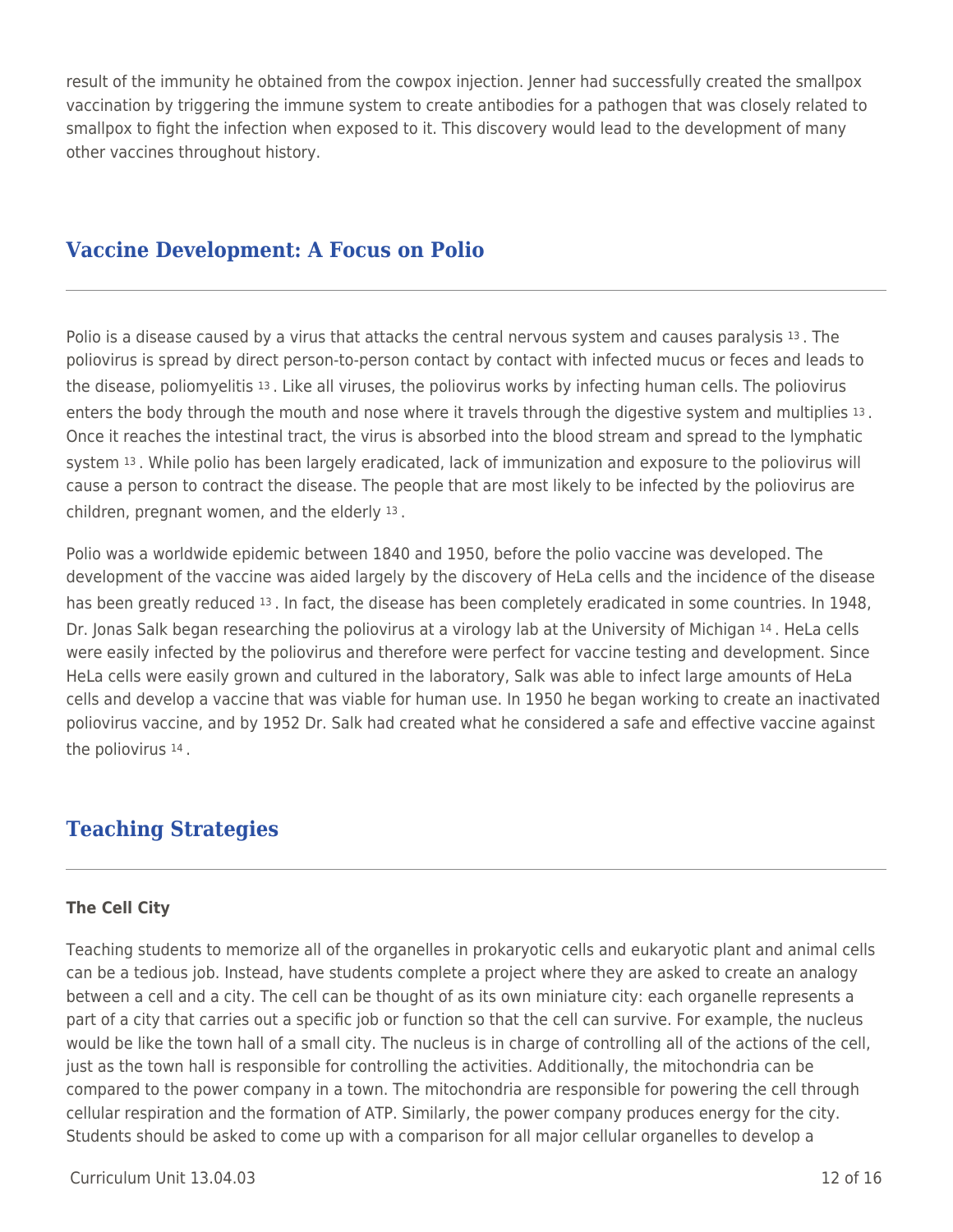complete cell city analogy. The final project would consist of a poster presentation or 3D model of the city that is labeled with both the cell and city parts. A written summary explaining the analogy should also be included. Also, this activity can be extended by using the "cell city" as an example and then asking students to come up with their own analogy such as a classroom, school bus, car, kitchen, house, etc.

### **Infectious Disease Case Studies**

In this activity students are given the opportunity to be the doctor and diagnose patients that are presenting with various infectious diseases. Provide the students with a list of patients and a brief summary of their symptoms. The goal of the activity is to have students correctly diagnose the patients using the Internet and their understanding of pathogens. Students should use websites such as Web MD and Mayo Clinic to assess the symptoms of their patients. In addition to correctly diagnose their patients, students should determine what type of pathogen caused the infectious disease (virus, bacteria, protist or fungus) and should develop a plan for treatment. Some diseases that can be used are: athlete's foot (fungus), HIV/AIDS (virus), strep throat (bacteria), tetanus (bacteria), amebic dysentery (bacteria), and malaria (protist).

### **Spread of Disease Laboratory**

A great way to demonstrate the transmission of disease is to have students complete the spread of disease laboratory experiment. In this lab, students are each given a cup with a clear, colorless solution and a disposable pipette. All students in the class, except for one, are given a cup with just water in it. One student in class is the "index patient" and their cup has a few drops of sodium hydroxide in it. None of the students know who the index patient is at the start of the lab. Students are instructed to "come in contact" with 3 other people in the class by exchanging a pipette full of solution with each person. This should be completed in rounds and signaled by the instructor. Students should keep track of with whom they have come in contact with in their data table. At the end of the third round a drop of phenolphthalein should be added to each students' cup. Students who were infected by the disease will end up with a pink solution in their cup. As a class, students should create a tree to determine how the disease was transmitted and to determine who the index patient was. This activity promotes collaboration between all students in the classroom and demonstrates how quickly a disease can be spread throughout a population. Additionally, this activity can be repeated with more than one index patient to make the determination of transmission more difficult for the class to solve.

### **Pathogen Jigsaw**

In this unit is important to understand that there are several pathogens that cause disease in humans: bacteria, fungi, protists, and viruses. An interactive way to get students involved in their learning and promote reading is to have students participate in a pathogen jigsaw. Students should be divided into groups of four for this activity. Each member in a group will be assigned a different pathogen that they are responsible for learning about. Students are given short articles with information about the pathogens and they are given time to read the information and look for key points and facts. Students are instructed to become an "expert" on their specific pathogen. Then, each expert will teach the other three members in their group about the pathogen they read about. Students can be given a graphic organizer to take notes about each pathogen so that at the end of the activity they have information about viruses, bacteria, fungi and protists.

#### **Microscope Investigations**

The use of light microscopes is essential for this unit. Students should be given several opportunities

Curriculum Unit 13.04.03 13 of 16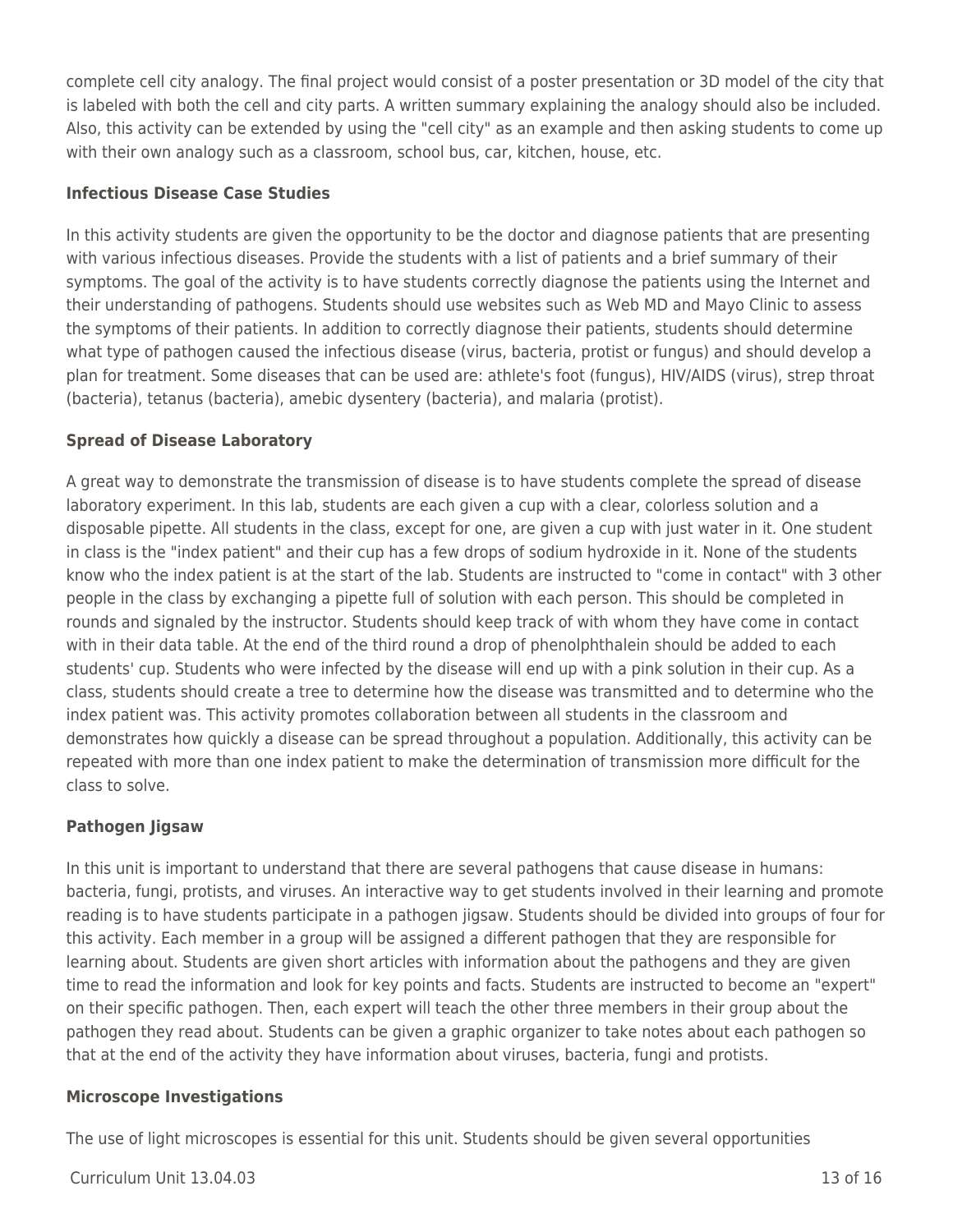throughout the unit to observe life at the cellular level using a microscope. There are many different ways to incorporate microscopes into this unit, such as: the use of prepared slides to observe microscopic bacteria, fungi and protists, the use of the plant Elodea to observe chloroplasts, and the use of potato or cork to observe plant cell walls.

### **HeLa Cells and Chromosome Spreads**

CellServ produces a kit that will allow students to use HeLa cells in the lab to observe cells and chromosomes under the microscope. Students are given microtubules containing HeLa cells that have been fixed in solution prior to metaphase in mitosis. Students use pipettes to drop the cell solution onto clean microscope slides and then stain the slides with stain that is included in the kit. Once the slides have dried, students are able to look for cells under the microscope. Using the oil immersion lens on a light microscope students should be able to see chromosomes inside of the cells.

### **iPad Applications**

There are several applications that are available on the iPad that give students a look at cellular life and the spread of disease. A list of a few of these applications and a short summary are below.

Powers of Minus Ten – Cells and Genetics: This application allows students to virtually zoom in through a human hand to observe skin and blood cells. The application can be used to show students different phases of mitosis, differentiate between different types of cells, and identify cell parts.

Plague Inc.: This application is a simulation about how a virus can spread throughout the globe rapidly. A virus rapidly reproduces and mutates as students try to stop it by creating vaccines and ways to prevent the spread or cure the disease.

3D Cell Simulation and Stain Tool: This application allows students to virtually look at 3D plant and animal cells. The application has information about cellular organelles and students can stain the cell to focus on one or more organelles at a time.

# **Appendix A: Standards**

DINQ.1 Identify questions that can be answered through scientific investigation

DINQ. 2 Read, interpret and examine the credibility and validity of scientific claims in different sources of information

DINQ. 4 Design and conduct appropriate types of scientific investigations to answer different questions

D.31 Describe the similarities and differences between bacteria and viruses

D.30 Explain the role of the cell membrane in supporting cell functions

D.27 Describe significant similarities and differences in the basic structure of plant and animal cells

Curriculum Unit 13.04.03 14 of 16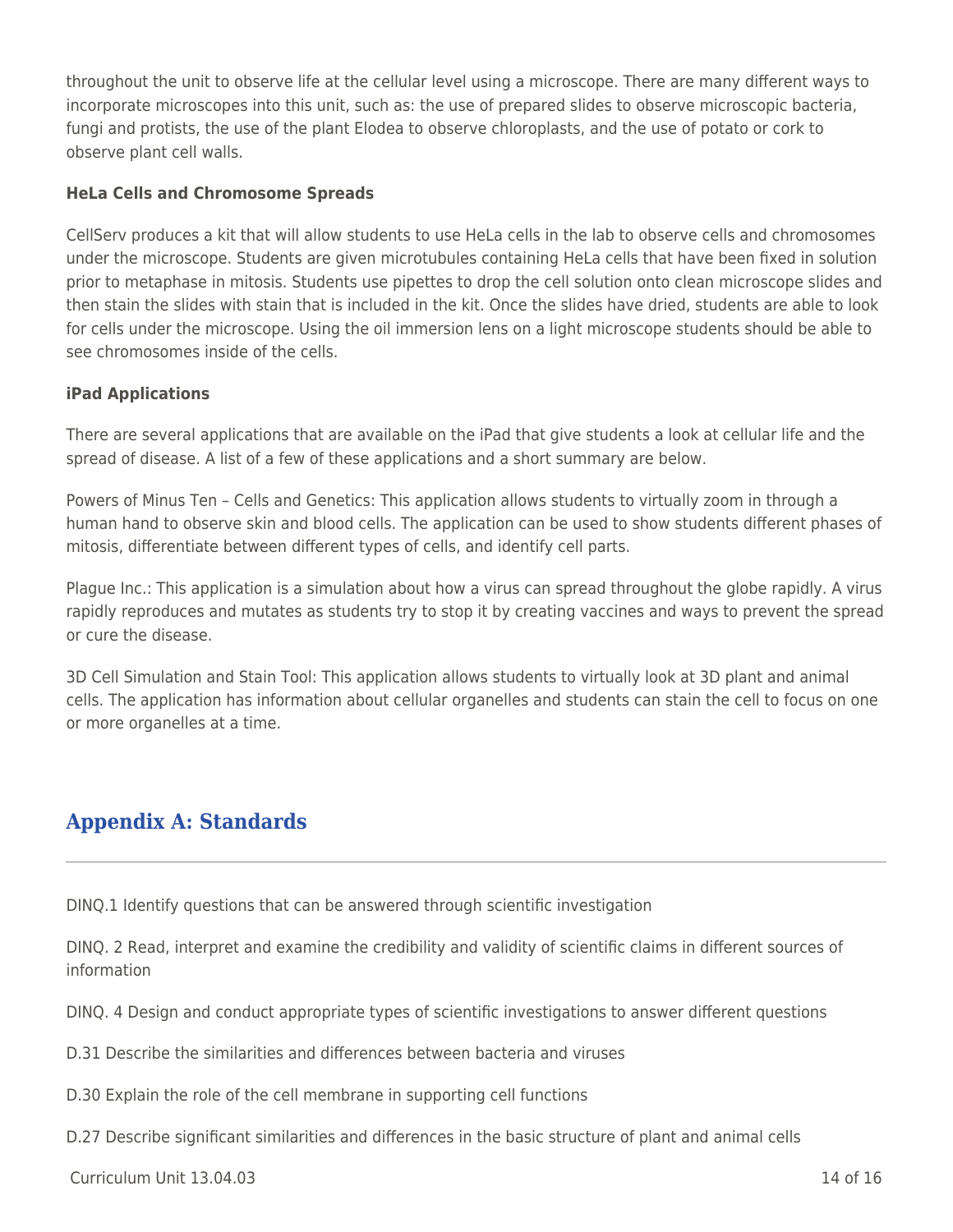## **Appendix B: Materials for Students**

National Institute of Allergy and Infectious Disease. "Understanding Microbes: in Sickness and in Health." NIH Publication , no. 09-4914 (2009).This is a publication of the NIAID and covers basics about microbes such as: how microbes make us sick, immunity, types of microbes, infectious diseases, treatment, and prevention.

Rogers, Michael. "The Double-Edged Helix." Rolling Stone Magazine . March 23, 1976. This is one of the first articles published about HeLa cells and the controversy over the use of Henrietta Lacks' cells in science without the consent of her family.

"Smallest Thing." American Association for the Advancement of Science. Last modified 2013. http://sciencenetlinks.com/science-news/science-updates/smallest-thing/. This website has lesson plans that talk about microbes, specifically viruses and the question of whether they can be considered living things. The website includes articles, questions and lesson ideas.

Skloot, Rebecca. The Immortal Life of Henrietta Lacks. New York: Broadway Paperbacks, 2010.This book is used as the backdrop for this unit. Skloot details the life of Henrietta Lacks and the contributions her cells have made to science, as well as the controversy her family has become a part of with the use of her cells without their knowledge.

### **Appendix C: Bibliography**

1 Polacek, Kelly Myer and Keeling, Elena Levine. "Easy Ways to Promote Inquiry in a Laboratory Course." Journal of College Science Teaching (2005): 52-55. This resource is a research article about using inquiry in laboratory investigations at the high school and college level.

2 Zion, Michal and Sadeh, "Curiosity and Open Inquiry Learning." Journal of Biological Education 41, no. 4 (2007): 162-168. This research article talks about inquiry learning in the science classroom.

<sup>3</sup> Brewer, Carol. Scientific Literacy in the Classroom .By ActionBioscience.org. AIBS Annual Meeting, 2007.This resource is an interview by Carol Brewer about the use of scientific literacy to empower students in the classroom and improve their inquiry and critical thinking skills.

4 Claiborne, Ron and Wright, Sidney. "How One Woman's Cells Changed Medicine." ABC World News , January 31, 2010. http://abcnews.go.com/WN/henrietta-lacks-woman-cells-polio-cancer-flu-research-medicine/story?id=9712579#.UaQiLpV3cwE. This article gives a general overview of HeLa cells and their use in the development of the polio vaccine and medicine.

5 Rogers, Michael. "The Double-Edged Helix." Rolling Stone Magazine . March 23, 1976. This is one of the first articles published about HeLa cells and the controversy over the use of Henrietta Lacks' cells in science without the consent of her family.

6 Brumback, Roger A. "Book Reviews: The Immortal Life of Henrietta Lacks." Journal of Evidence-Based Complementary & Alternative Medicine 16, no. 3 (2011).This resource is a book review of the Immortal Life of Henrietta Lacks by Rebecca Skloot.